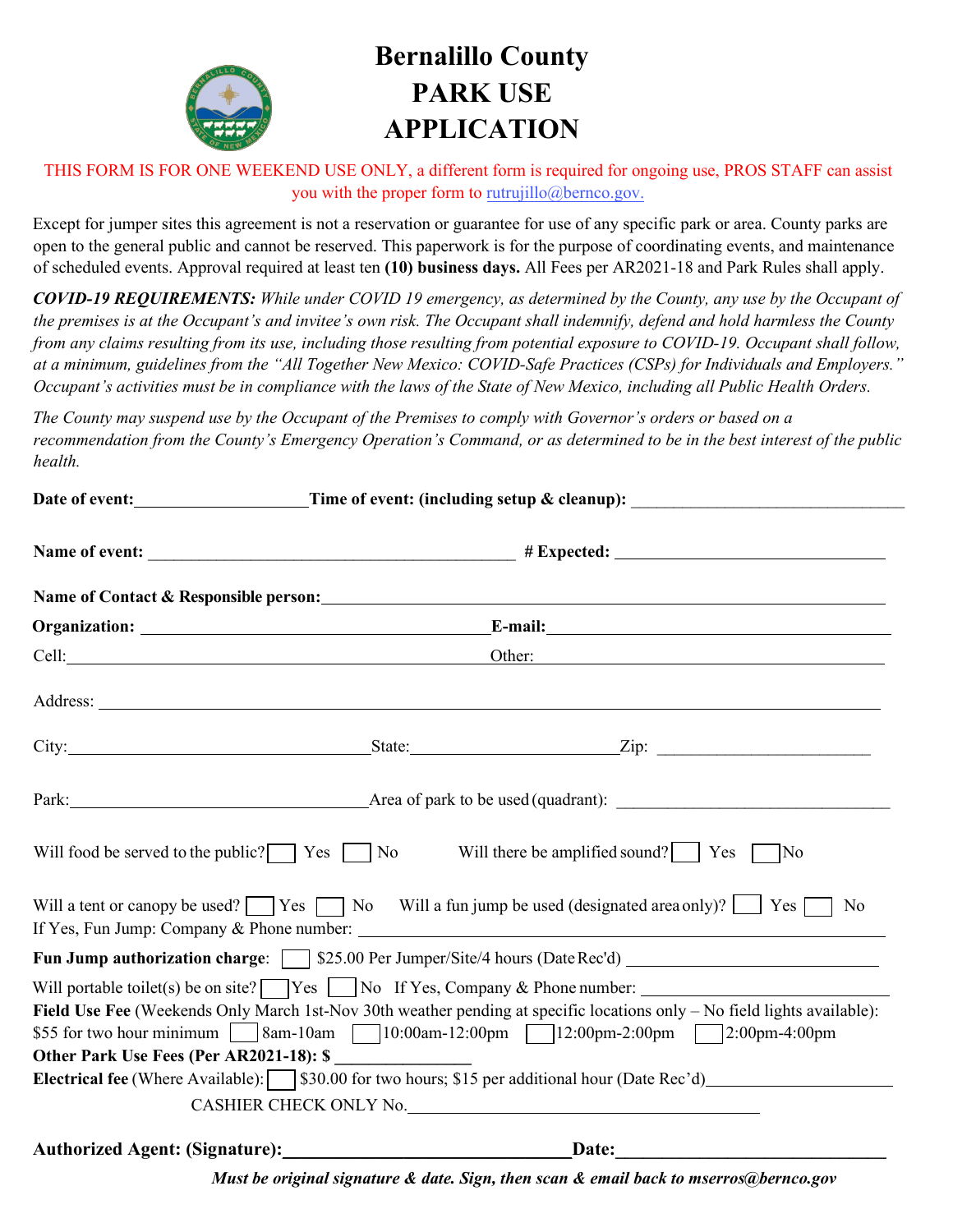#### **Office Use Only:**

| Permits Required: Environmental Health: 314-0310                                                                                                                                          |
|-------------------------------------------------------------------------------------------------------------------------------------------------------------------------------------------|
| <b>Food permit:</b>   (Date Rec'd)                                                                                                                                                        |
| Noise permit: $\Box$ (Date Rec'd                                                                                                                                                          |
| Tent/Canopy permit & Fire Marshall approved site plan:     (Date Rec'd___________                                                                                                         |
|                                                                                                                                                                                           |
| <b>Insurance required &amp; received:</b>     (Date Rec'd__________________________________<br><b>COVID Safe Protocols required &amp; received:</b> (Date Rec'd__________________________ |
| <b>APPROVALS:</b><br><b>EOC</b> via Email Approval<br><b>Park Planner Approval</b><br><b>Risk Management via Email</b>                                                                    |
| <b>Final Approval:</b>                                                                                                                                                                    |
|                                                                                                                                                                                           |
| Parks, Recreation & Open Space Director Signature                                                                                                                                         |
| <b>Rev. 3/12/21 DJA</b>                                                                                                                                                                   |

#### **CERTIFICATE OF INSURANCE REQUIREMENTS**

Before commencing use of a Bernalillo County park, the county must be furnished with a Certificate of Liability Insurance. Bernalillo County MUST be named as an additional insured.

**Liability Insurance.** General Liability Insurance of at least \$1,000,000.00 per occurrence

The policy of insurance must include coverage for all operations performed by the Responsible Party/User, contractual liability coverage will specifically insure the hold harmless provisions of this Agreement. **BERNALILLO COUNTY WILL BE NAMED AN** 

**ADDITIONAL INSURED, 415 SILVER AVE SW, ABQ, NM 87102** and the coverage afforded will be primary with respect to operations performed. Showing the County as a certificate holder is not the same as naming the County as an additional insured and is not an acceptable substitute. If equivalent coverages are provided and the County approves the form, the User may provide a general liability policy in a form different from that described above.

#### **CHECKLIST FOR SUBMITTING THIS FORM**

Please **TYPE** form, no handwritten forms will be accepted. Include Full Name, Contact info and details of your event. A copy of your

Liability Insurance (**Bernalillo County, 415 Silver Ave SW Albuquerque NM 87102)** must be attached if a special event (sport) or a

jumper will be at the event. Sign and resend to Ruben Trujillo  $@rutruillo@bernco.gov$ .